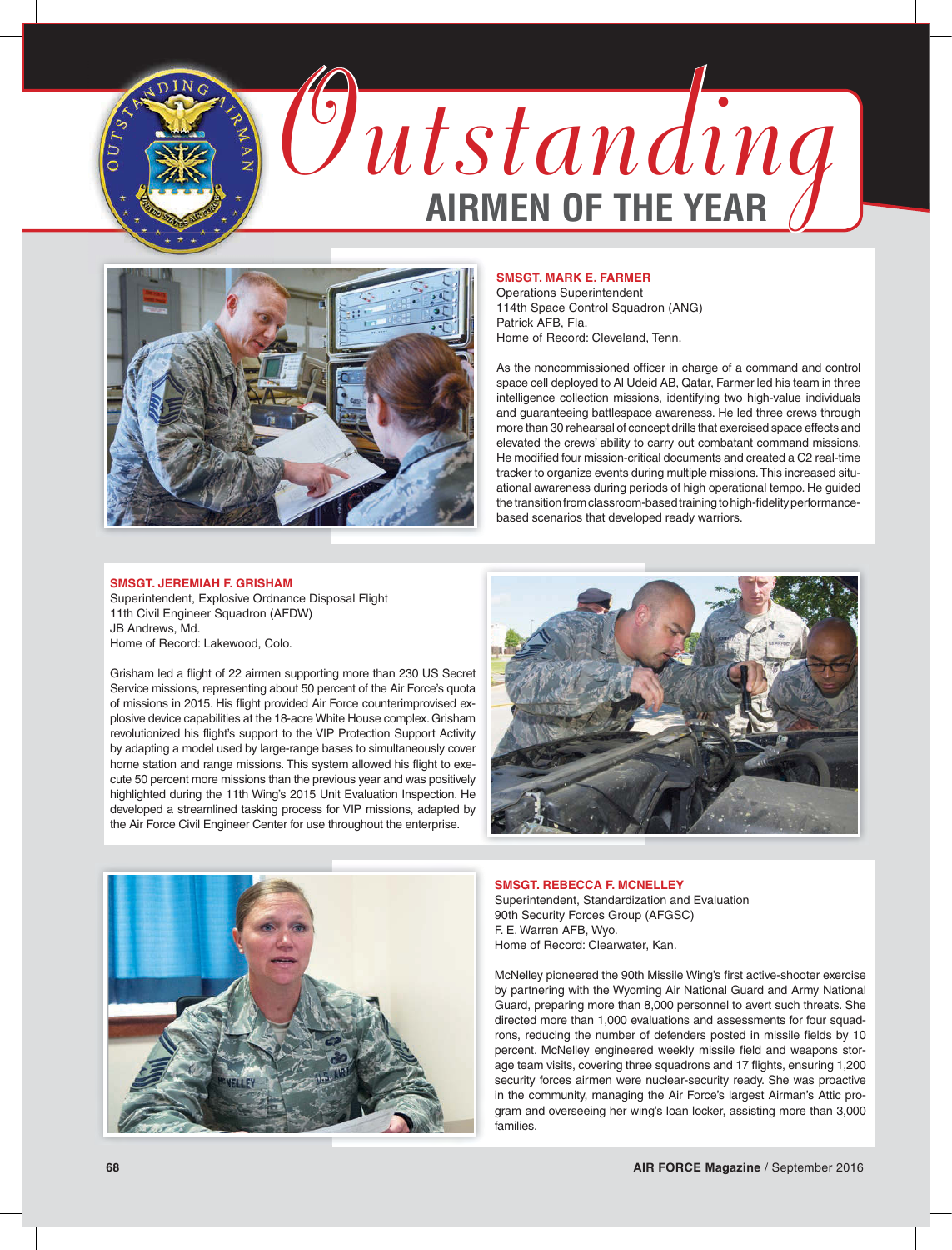*performance, community involvement, and personal achievements.*

*The Air Force Outstanding Airman program annually recognizes 12 enlisted members for superior leadership, job performance, community involvement, and personal achievements.*<br>*The program was initiated at the Air Force A The program was initiated at the Air Force Asso ciation's 10th annual National Convention, held in New Orleans in 1956. The selection board comprises the Chief Master Sergeant of the Air Force and the command chief master sergeants from each USAF major command. The selections are reviewed by the Air Force Chief of Staff.*

*The 12 selectees are awarded the Outstanding Airman of the Year ribbon with the bronze service star device and wear the Outstanding Airman badge for one year.*



### **MSGT. MARCUS A. MADER**

Superintendent, Recruiting, Assessments, and Selection Special Tactics Training Squadron (AFSOC) Hurlburt Field, Fla. Home of Record: Clarksville, Tenn.

Mader led the Special Tactics Training Squadron's largest assault team, training 37 airmen in four Air Force specialty codes while managing an operating budget of more than \$470,000. When a Louisiana National Guard UH-60 Black Hawk helicopter crashed in the Gulf of Mexico, he alerted the dive team, stood up the unit control center, and oversaw 92 dives in five days, ensuring the remains of the seven marines and four soldiers onboard were returned honorably. Additionally, he led 60 airmen through seven months of deployment preparation, pushing 22 special operations forces to three areas of responsibility, crushing ISIS with 582 strikes and an estimated 1,200 enemies killed in action. Finally, he led a local memorial and dignified transfer, raising \$5,000 in a fallen teammate's honor.

#### **TSGT. MICHAEL A. ASUNCION JR.**

Pavement and Equipment Craftsman 45th Civil Engineer Squadron (AFSPC) Patrick AFB, Fla. Home of Record: Mangilao, Guam

Asuncion was vital in the construction of the Royal Air Force's 44,000-square-foot aircraft maintenance area, enabling coalition forces to obliterate more than 500 ISIS targets. He filled the noncommissioned officer in charge position across two work centers, leading 51 airmen for 130 days, enabling 16 space launches with more than \$6.3 billion in payload. He presided over two junior enlisted organizations, influencing more than 1,500 members across two areas of responsibilities. His leadership led to six quarterly awards, culminating in his team earning the Heavy Equipment Shop Team of the Year win. This contributed to his squadron and operations flights being named the best in Air Force Space Command in 2015.





### **TSGT. SHARRY L. BARNSHAW**

NCOIC, Cyberspace Plans and Implementation 436th Communications Squadron (AMC) Dover AFB, Del. Home of Record: Dundalk, Md.

Barnshaw led 16 projects, 45 contractors, and \$30 million in command and control programs. She finalized a six-year, \$12 million military construction project by migrating 20,000 telephones and 30 systems, leading to her unit earning recognition as Dover Air Force Base's Team of the Quarter. She lobbied for 10 projects within Air Mobility Command, garnering approval for a \$6 million engineering and installation work plan, cementing information technology support to 19 squadrons. As president of Team Dover's Junior Noncommissioned Officer Association, she partnered with three other organizations to raise more than \$9,000 and donated more than 1,200 volunteer hours in support of programs across the state of Delaware.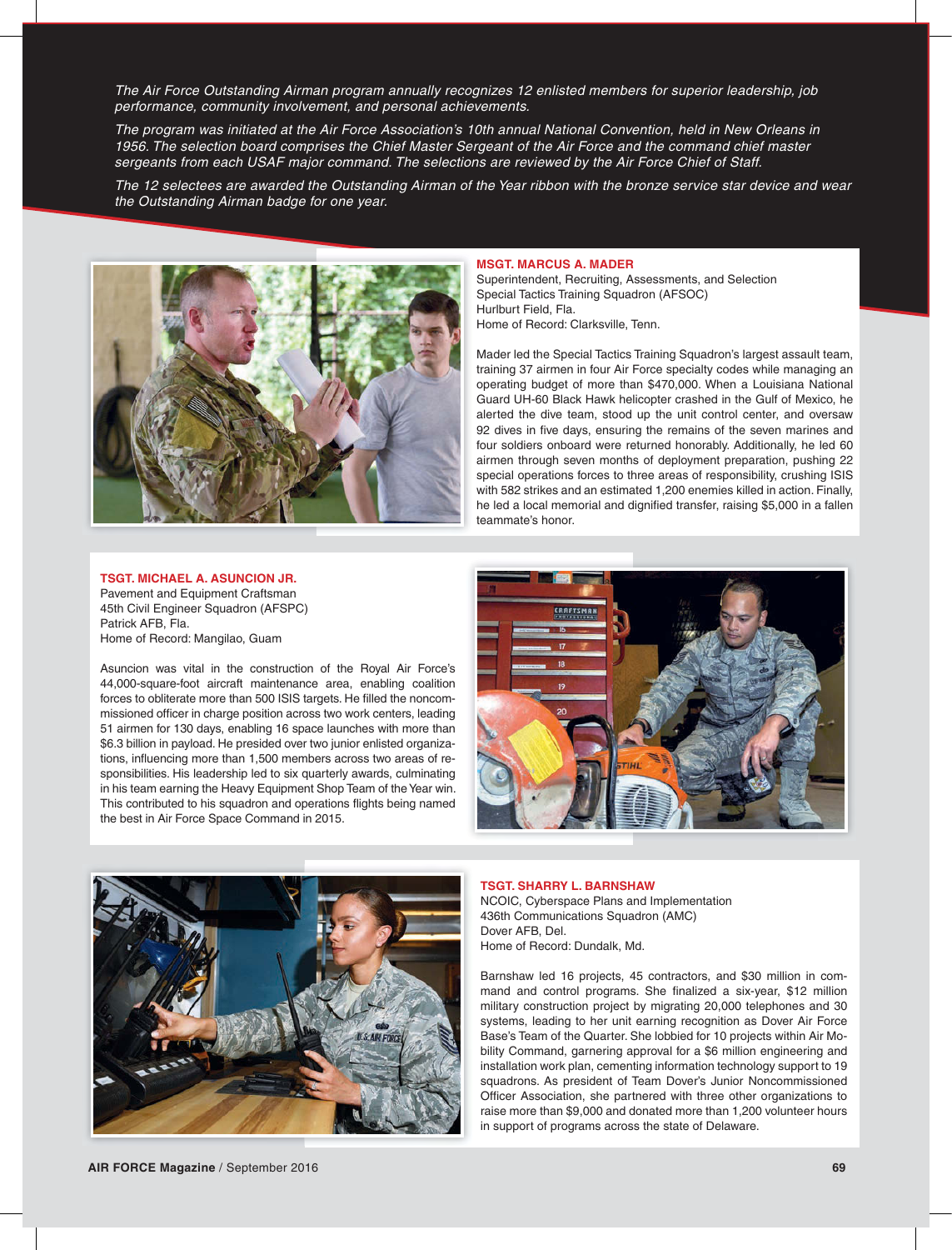# *Outstanding***AIRMEN OF THE YEAR**



### **TSGT. CASSANDRA L. CRUZ**

Professional Military Education Instructor 81st Force Support Squadron (AETC) Keesler AFB, Miss. Home of Record: Hau'ula, Hawaii

Cruz aided the Total Force Integration initiative by educating 113 Active Duty, Air National Guard, and Air Force Reserve Command leaders, facilitating 1,000 hours of instruction. She identified credential shortfalls for her primary Air Force specialty code and aligned civilian requirements with the Career Field Education and Training Plan, enabling the expansion of seven additional certifications available to over 2,000 airmen. As a base victim advocate, she dedicated 1,300 hours to the Sexual Assault Prevention and Response program, serving as a first responder and trainer for base personnel. She was recognized as a distinguished graduate from the Archibald Mathies NCO Academy's Intermediate Leadership Experience.

### **SSGT. RAQUEL R. CARAMANNO**

Medical Readiness Technician 412th Medical Support Squadron (AFMC) Edwards AFB, Calif. Home of Record: Staten Island, N.Y.

As a senior airman, Caramanno was instrumental in leveraging a 50 percent staff loss while flawlessly managing 17 medical contingency response teams and \$1 million in war reserve materiel. Her attention to detail drove "Outstanding" test wing ratings in the Air Force Input Tool; Defense Readiness Reporting System; Air Expeditionary Force Reporting Tool; and Emergency Management programs. As the chemical, biological, radiological, and nuclear program manager, Caramanno directed a 42 percent capability surge, leading to \$40,000 in modernization upgrades to critical assets. She identified a pandemic-influenza shortfall, resulting in the procurement of \$26,000 in protective equipment, ensuring the operational integrity of \$895,000 in allowance standards. Finally, her dedication to excellence culminated in her selection as the 2015 Air Force Medical Service Health Services Management Airman of the Year.





# **SSGT. DEREK F. MILES** Ground Radar Systems Technician

39th Operations Support Squadron (USAFE) Incirlik AB, Turkey Home of Record: Buffalo, N.Y.

As a senior airman, Miles guided a four-member emergency response team, rewiring the Turkish air force precision approach radar in under one hour to secure host nation F-16 alert capabilities. He repaired a vital radar control unit, saving \$19,000 in procurement costs, and restoring air traffic control of 6,700 NATO missions for Operation Inherent Resolve. Additionally, he stepped outside his career field to install nine ground-to-air radios in less than 48 hours, establishing operations centers for five deployed squadrons flying more than 1,000 OIR missions. Miles displayed his adaptive leadership ability during a three-week stretch, leading his work center through 103 maintenance actions and an unprecedented 99.9 percent radar uptime rate. He earned the John L. Levitow Award for academic and leadership excellence at Airman Leadership School.